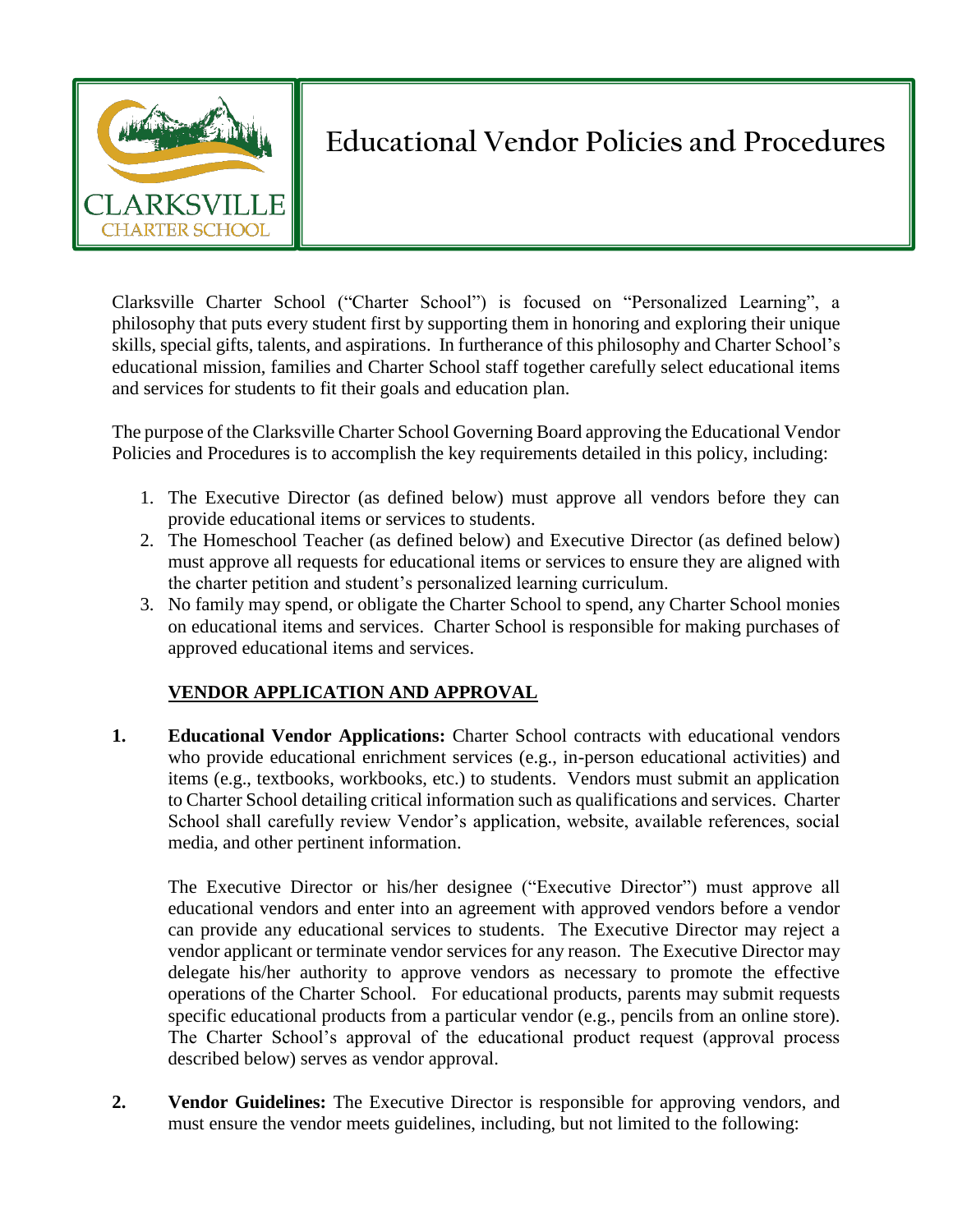- Vendor must have the qualifications, skills and, if applicable, the certification and licenses necessary to perform the requested services in a competent and professional manner.
- Vendor conducts background checks pursuant to Education Code section 45125.1 to ensure Vendor (if an individual), its employees, and agents who interact with students have not committed a serious or violent felony.
- Vendor services and/or products must be non-sectarian. Vendor's services and products must not discriminate on the basis of disability, gender, gender identity, gender expression, nationality, race or ethnicity, religion, sexual orientation or any other protected basis under California law.
- Vendor must maintain adequate levels of insurance for its educational services.
- Vendor must not be a private school offering services through a part-time program (e.g., after school programs) or a parent-organized group (also known as "co-op").
- Vendors must qualify as independent contractors in accordance with applicable laws. This is determined by the Executive Director based on vendor representations and vetting by the Charter School or its service provider.
- **3. Vendor Agreement:** Once the Executive Director has approved a vendor, the vendor and Charter School must enter into a vendor agreement before the school can order educational services from the vendor. Considering families may have one-off requests for educational products, a vendor agreement may not be necessary for the Charter School to purchase educational products (e.g., ordering pencils from an online store for one student). The vendor agreement will include protections set forth in this policy, including, but not limited to requiring background checks for staff interacting with students, prohibitions on nonsectarian/discriminatory items and services, insurance and indemnification provisions, and more.

## **REQUESTING EDUCATIONAL SERVICES AND ITEMS**

**1. Requests:** Students make requests for educational services and items through the Enrichment ordering system. The Enrichment ordering system is accessible on the Charter School website and features a list of approved educational vendors. All requests for educational services and items must: (i) first be approved the credentialed teacher assigned to supervise student's independent study ("Homeschool Teacher"); and (ii) approved by the Executive Director or designee. The Executive Director may delegate his/her authority to approve parent requests for educational items and services as necessary to promote the effective operations of the Charter School.

The Executive Director can deny any request for educational items or services in his or her sole discretion for any reason. Families cannot directly purchase, or obligate the Charter School to purchase, any educational items or service without Charter School's approval.

The Charter School establishes a planning amount for students for educational items and services per full school year. Parents and students are not guaranteed to receive any educational items and services up to and equal to this planning amount, as a Homeschool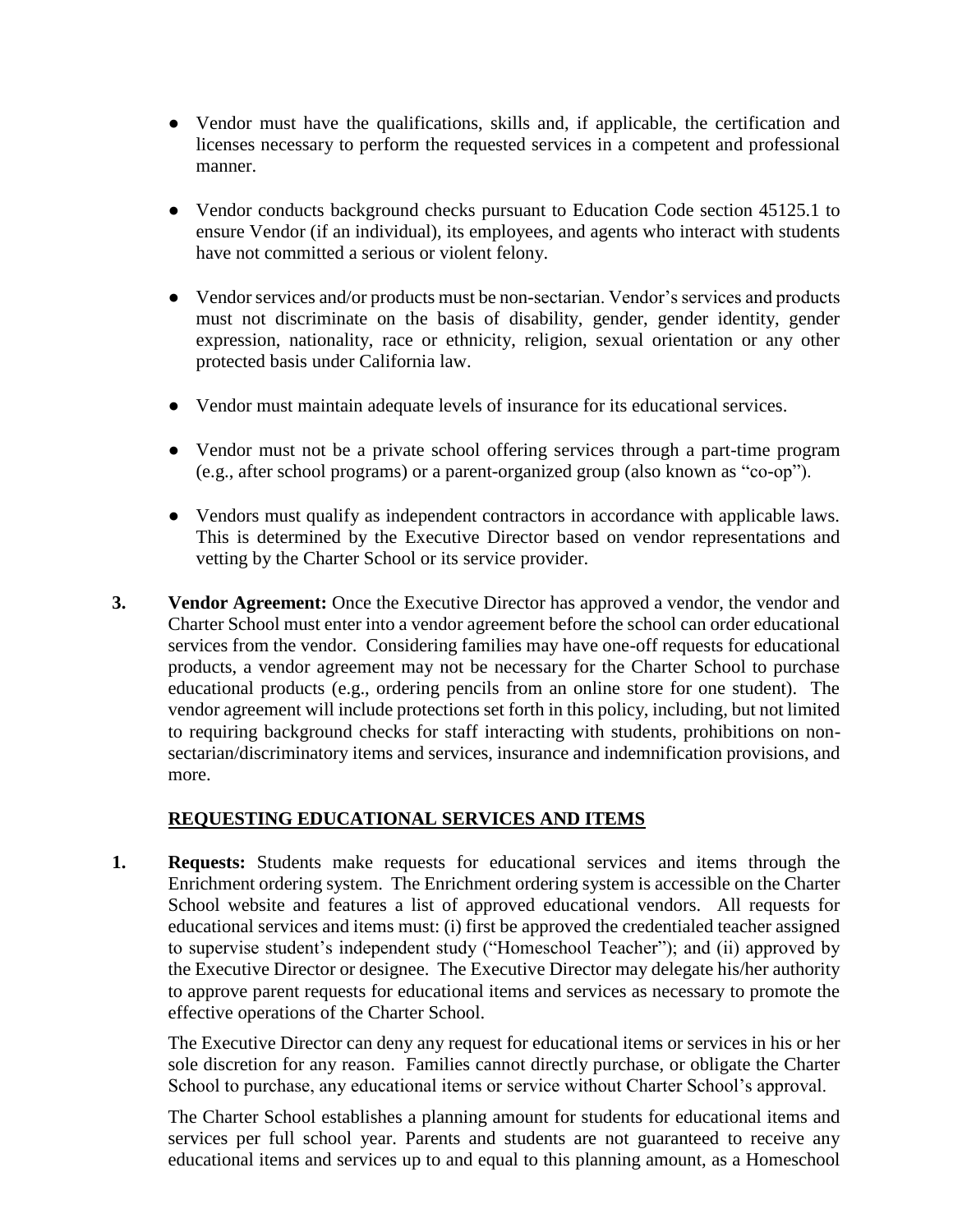Teacher and the Executive Director must approve all requests. The planning amount is also not a mandatory cap limiting the Charter School's ability provide necessary educational services to students (e.g., pursuant to a student's individualized education program). The Charter School developed this planning amount to help ensure the school provides educational items and services aligned with its budget and to help ensure fair and equal treatment of students, to the extent consistent with individual needs. Parents and students are not given access to direct or encumber planning amount funds. Parents are encouraged to work with their Homeschool Teacher to develop multi-year plans for their children because their educational needs may vary from year-to-year. While the Charter School does not guarantee any specific amount of funding for educational services and items, a multi-year plan empowers the Charter School and families to develop a personalized course of study suited to their children's needs and the Charter School to effectively budget for all students. The planning amount cannot be transferred to any other student.

The Homeschool Teacher and Executive Director are responsible for granting requests and allocating educational products and services in a nondiscriminatory manner. The Charter School shall seek to purchase cost-effective educational items and services. The Homeschool Teacher and Executive Director shall ensure purchased educational items and services meet the following requirements:

- From approved vendors only.
- Support the requesting student's personalized curriculum and education plan.
- Must be aligned with State standards, student's course of study (e.g., requested amount of fabric corresponds to length of course/project), or student's independent study master written agreement.
- From a vendor who is not related to the Charter School family requesting the educational items or services and otherwise does not present conflict of interest concerns.
- **2. Core Subject Curriculum:** The Homeschool Teacher and Executive Director must ensure students access all necessary "core subject curriculum" – education items/services necessary for the student to complete his/her State standards-aligned course of study – before approving any extracurricular activities or supplemental educational or enrichment items. Core subject curriculum includes physical curriculum like McGraw Hill Textbook Set and associated workbooks and access to digital educational platforms such as Odysseyware or StongMind Digital Learning.
- **3. Enrichment Certificates:** After the Homeschool Teacher and Executive Director approve a request through the Enrichment ordering system, an "Enrichment Certificate" is created by Charter School. Charter School requests educational services and items from approved vendors through Enrichment Certificates. If necessary, Charter School may use an approved vendor's purchase order form in lieu of an Enrichment Certificate. Certificates/purchase orders should include important information, including the requested educational services, dates of services, Enrichment Certificate/PO Number, and approved cost for services.

Vendors must receive an approved Enrichment Certificate/purchase order before providing educational services or items to students. Vendors must receive the Enrichment Certificate/purchase order and provide the requested education services before submitting an invoice to Charter School.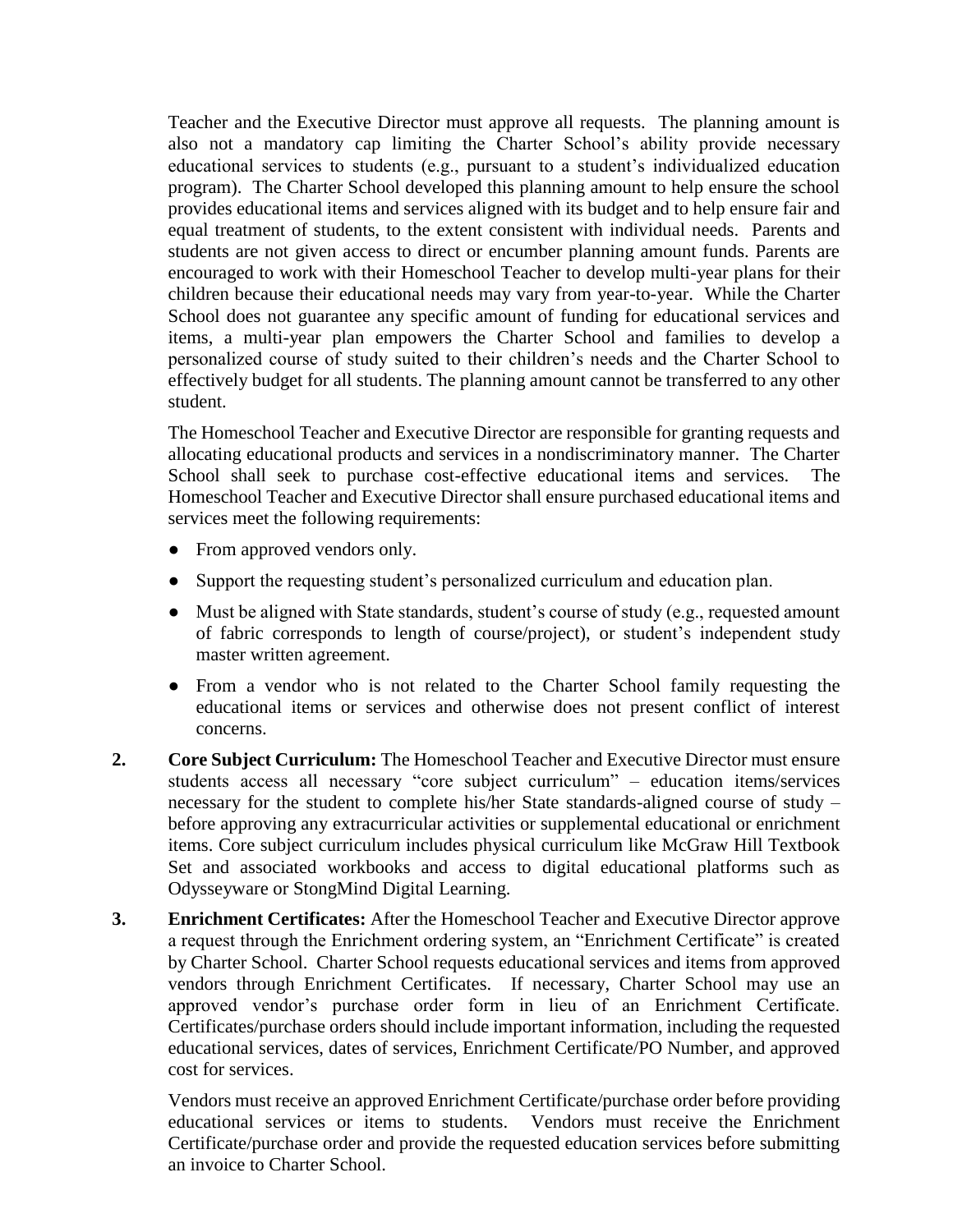**4. Prohibited Requests:** Charter School students can only request education services and items available in the Enrichment ordering system. Homeschool Teachers and Executive Directors will only approve requests for educational items and services that are educational quality (e.g., not top of the line). Only basic items and services may be approved. Charter School will not approve educational items or services beyond what is needed to meet a student's learning objectives.

The following is a non-exhaustive list of prohibited items and services:

- Backpacks
- Amusement park tickets
- Video game hardware or software
- Excessive quantities of any item or service (e.g., beyond student's course of study).
- Non-educational household items (e.g., storage containers, organizational items (large or small items), picture frames, etc.)
- Bicycles, tricycles, scooters, skateboards, rollerblades, roller skates, wagons, etc.
- Live animals or animal supplies small insects/amphibians/worms as a part of a science class. Certain kit and supplies can be ordered by a student (e.g., praying mantis, caterpillars, ladybugs, or silkworms to study; ant farms; or tadpoles)
- Top of the line musical instruments (where more reasonably-priced options are available)
- Educational items and services must be nonsectarian
- Taxis/Uber/Lyft rides and other transportation costs
- **5. Educational Field Trips:** While families are prohibited from requesting trips to noneducational venues, they can request to join educational field trips through the enrichment ordering system (e.g., museums, aquariums, libraries, etc.) The Executive Director and Homeschool Teacher shall carefully scrutinize each request to ensure the requested educational field trip aligns with the student's course of study and furthers their education and that all participants are necessary for student transportation, safety and supervision.

In light of the Charter School providing an independent study program, it is anticipated that a parent/guardian may need to serve as chaperone and transport their children for approved educational field trips. The Charter School Board finds funding the actual, reasonable, and necessary costs for a chaperone to access the educational field trip (e.g., ticket to museum, embedded transportation costs) furthers public school purposes where necessary or desirable to allow students to participate in educational field trips.

## **6. Student and Family Responsibilities:**

- A. Returning Educational Products: All educational items requested through the Enrichment ordering system are the property of the Charter School. This includes any technology, textbooks, and other educational items. Families must return all educational products upon disenrollment or upon request by the Executive Director or Homeschool Teacher. In accordance with applicable law, parents are responsible for to replace lost, stolen, damage, or otherwise unreturned educational items.
	- Certain items are "consumable", meaning they are not functional after use (e.g., workbooks). These items can be discarded by families after use.